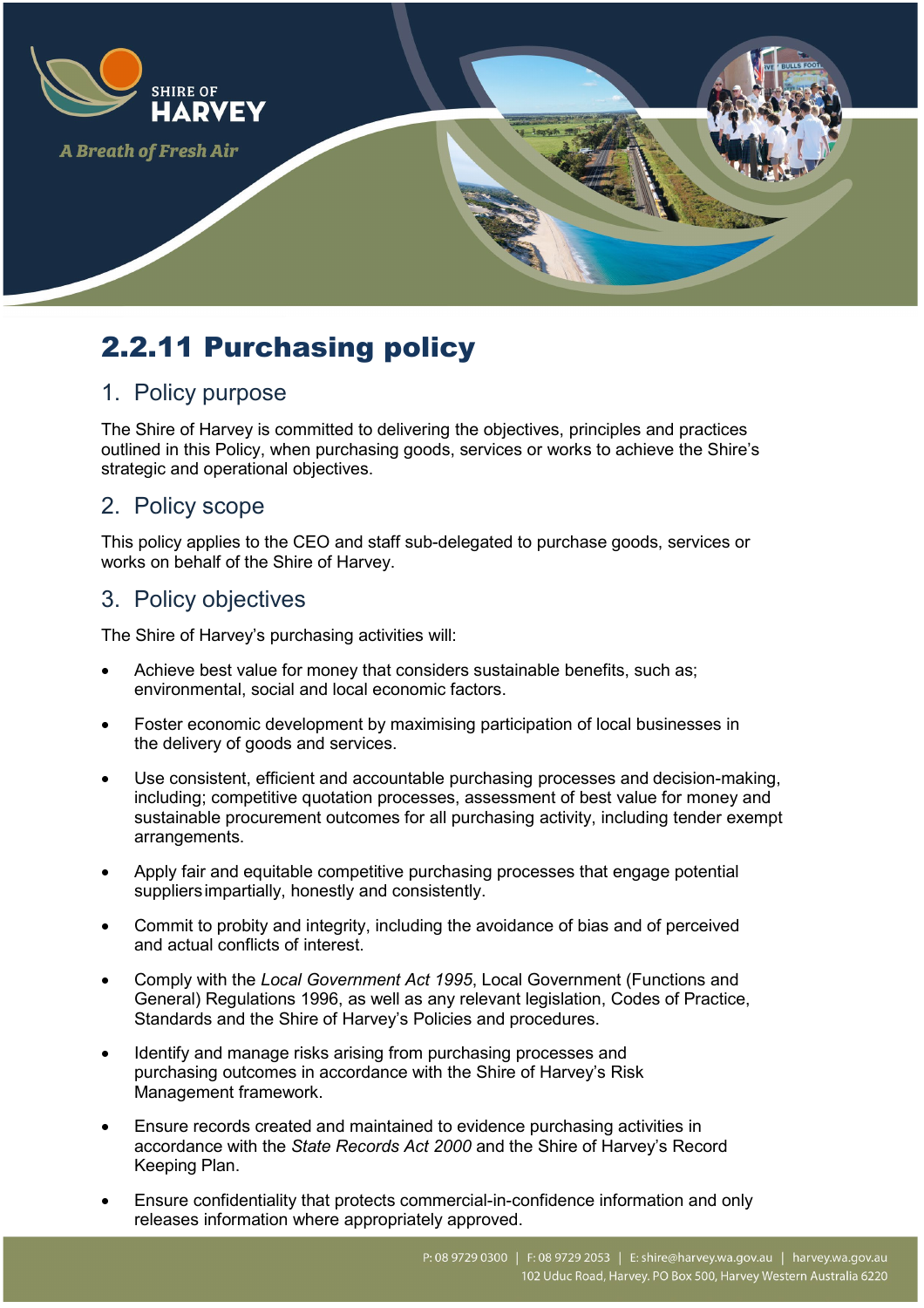# 4. Ethics and integrity

The Shire of Harvey's Code of Conduct applies when undertaking purchasing activities and decision making. Elected Members and employees must observe the highest standards of ethics and integrity and act in an honest and professional manner at all times.

#### 5. Value for money

Value for money is achieved through the critical assessment of price, risk, timeliness, environmental, social, economic and qualitative factors to determine the most advantageous supply outcome that contributes to the Shire of Harvey achieving its strategic and operational objectives.

The Shire of Harvey will apply value for money principles when assessing purchasing decisions and acknowledges that the lowest price may not always be the most advantageous.

#### 5.1 Assessing value for money

Assessment of value for money will consider:

- All relevant Total Costs of Ownership (TCO) and benefits including transaction costs associated with acquisition, delivery, distribution, as well as other costs such as but not limited to holding costs, consumables, deployment, training, maintenance and disposal.
- The technical merits of the goods or services being offered in terms of compliance with specifications, contractual terms and conditions and any relevant methods of assuring quality. This includes but is not limited to an assessment of compliances, tenderers resources available, capacity and capability, value-adds offered, warranties, guarantees, repair and replacement policies, ease of inspection, ease of after sales service, ease of communications etc.
- Financial viability and capacity to supply without the risk of default (competency of the prospective suppliers in terms of managerial and technical capabilities and compliance history).
- A strong element of competition by obtaining a sufficient number of competitive quotations wherever practicable and consistent with this Policy.
- The safety requirements and standards associated with both the product design and the specification offered by suppliers and the evaluation of risk arising from the supply, operation and maintenance.
- The environmental, economic and social benefits arising from thegoods, services or works required, including consideration of these benefits in regard to the supplier's operations, in accordance with this Policy and any other relevant Shire of Harvey Policy.
- Providing opportunities for businesses within the Shire of Harvey's boundaries to quote wherever possible.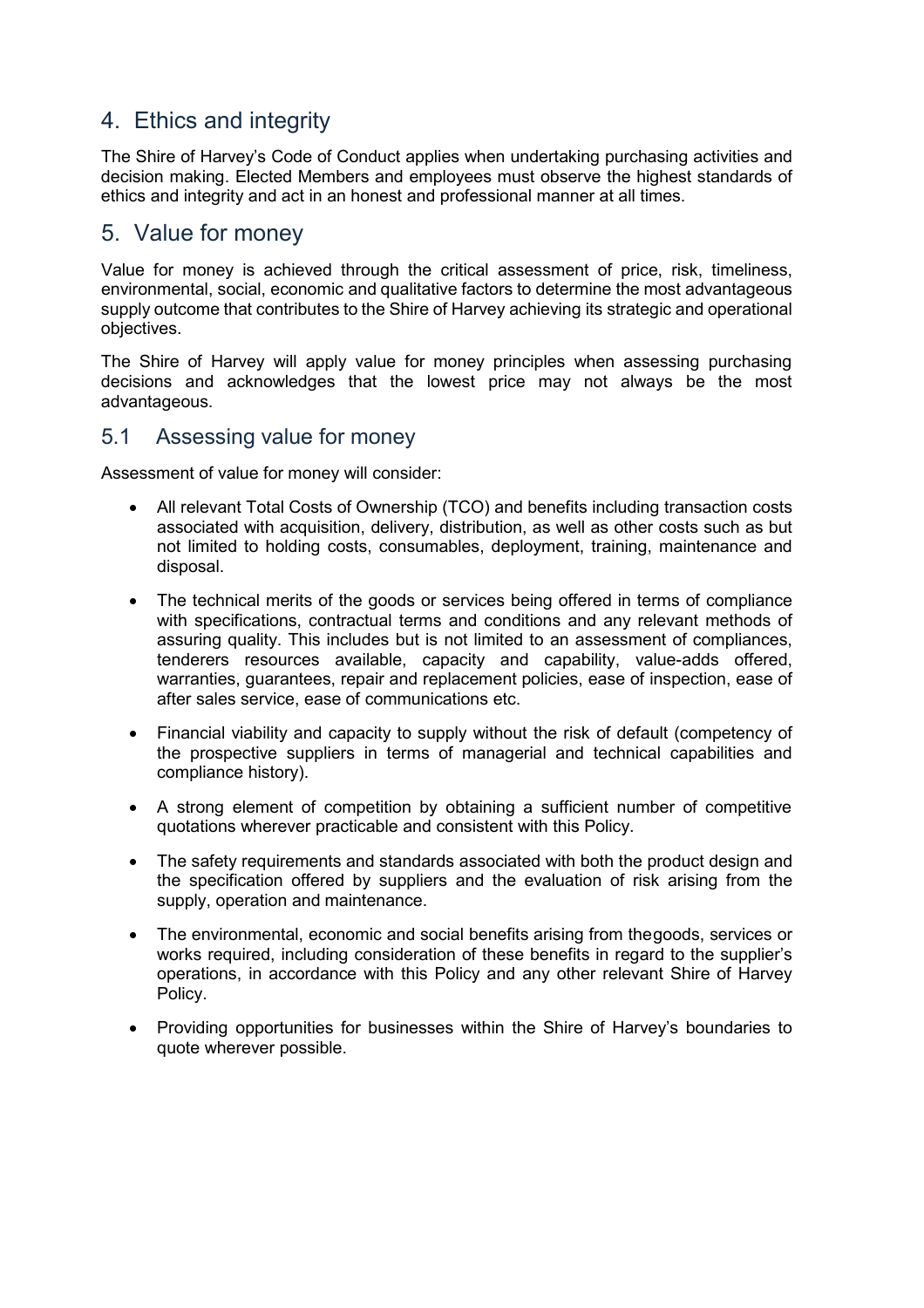# 6. Purchasing practices and thresholds

#### 6.1 Defining the purchase value

The Shire of Harvey will apply reasonable and consistent methodologies to assess and determine Purchasing Values, which ensure:

- The appropriate purchasing threshold and practice is applied in all purchasing activities.
- Wherever possible, purchasing activity for the same category of supply is aggregated into single contract arrangements to achieve best value and efficiency in future purchasing activities where the requirements are able to be provided by a single supplier.

A **category of supply** can be defined as groupings of similar goods or services with common: supply and demand drivers; market characteristics; or suppliers.

#### 6.1.1Strategic purchasing value assessments

The Shire of Harvey will periodically review recent past purchasing activity across its operations to identify categories of supply for which the Shire of Harvey will have continuing need and which can be aggregated into single contract arrangements in order to achieve best value for money and efficiency in future purchasing activity.

The assessment of aggregated expenditure for the same category of supply capable of being supplied by a single supplier will determine the Purchasing Value threshold applicable to future purchasing activity.

#### 6.1.2 Individual purchasing value assessments

In any case, where there is no relevant current contract, each purchasing activity is to assess the Purchasing Value based upon the following considerations:

- Exclusive of Goods and Services Tax (GST).
- The estimated total expenditure for the proposed supply including the value of all contract extension options and where applicable, the total cost of ownership considerations.
- The appropriate length of a contract is to be determined based on market volatility, ongoing nature of supply, historical purchasing evidence and estimated future purchasing requirements.
- Requirements must not be split to avoid purchasing or tendering thresholds [F&G] Reg. 12].

The calculated estimated Purchasing Value will determine the applicable threshold and purchasing practice to be undertaken.

#### 6.1.3Purchasing thresholds

Where the value of procurement (excluding GST) for the value of the contract over the full contract period (including options to extend) is, or is expected to be: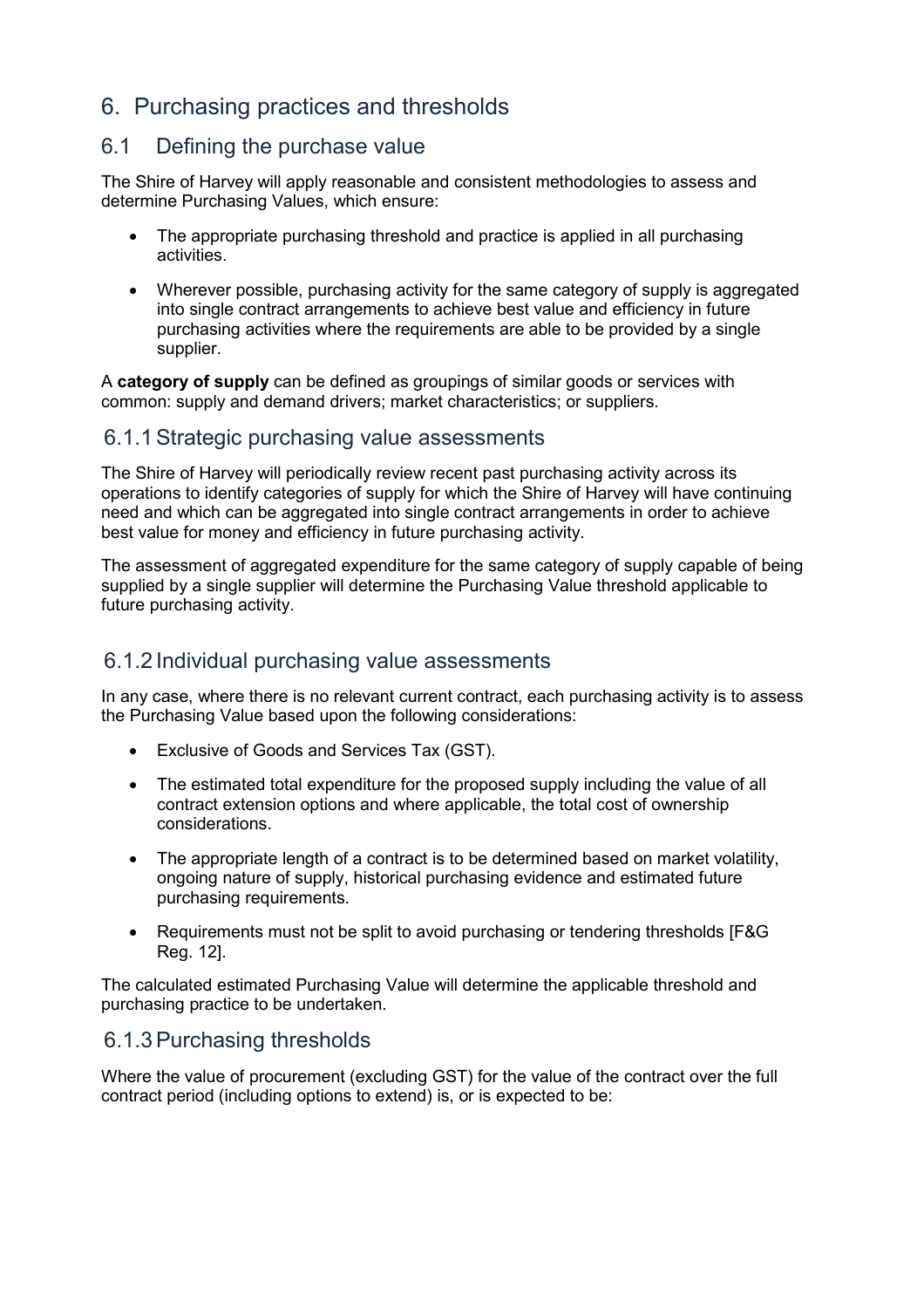| <b>Amount of Purchase</b><br>(exc. GST)                | Policy                                                                                                                                                                                                                                                     |  |  |
|--------------------------------------------------------|------------------------------------------------------------------------------------------------------------------------------------------------------------------------------------------------------------------------------------------------------------|--|--|
| Up to \$5,000                                          | Direct purchase from suppliers requiring only one verbal<br>quotation.                                                                                                                                                                                     |  |  |
| \$5,001 - \$19,999                                     | Seek at least two verbal or written quotations. If purchasing<br>from a WALGA PSA, CUA or other tender exempt<br>arrangement, a minimum of one written quotation is to be<br>obtained.                                                                     |  |  |
| \$20,000 - \$49,999                                    | Seek at least two written quotations. If purchasing from a<br>WALGA PSA, CUA or other tender exempt arrangement, a<br>minimum of one written quotation is to be obtained.                                                                                  |  |  |
| \$50,000 - \$249,999                                   | Seek at least three written responses from suppliers by<br>invitation under a formal Request for Quotation containing<br>price and specification of goods and services<br>(with<br>procurement decision based on all value for money<br>considerations).   |  |  |
| $$250,000$ and above                                   | Conduct a Public Tender process in accordance with the<br>Local Government Act 1995 and relevant Shire of Harvey<br>Policy and procedures.<br>Tender Exempt arrangements (i.e. WALGA PSA, CUA or<br>other tender exemption under F&G Reg.11(2)) require at |  |  |
|                                                        | least three written responses from suppliers by invitation<br>under a formal Request for Quotation.                                                                                                                                                        |  |  |
| <b>Emergency Purchases</b>                             | Must be approved by the President or by the Chief<br>Executive Officer under delegation and reported to the next                                                                                                                                           |  |  |
| (Within Budget)                                        | available Council Meeting.                                                                                                                                                                                                                                 |  |  |
| <b>Emergency Purchases</b><br>(Not Included in Budget) | Only applicable where, authorised in advance by the Shire<br>President in accordance with s.6.8 of the Local                                                                                                                                               |  |  |
|                                                        | Government Act 1995 and reported to the next available<br>Council Meeting.                                                                                                                                                                                 |  |  |

**Note:** Where it is considered beneficial, tenders may be called in lieu of seeking quotations for purchases under the \$250,000 threshold (excluding GST). If a decision to seek public tenders for Contracts of less than, \$250,000 a Request for Tender process that entails all the procedures for tendering outlined in this policy must be followed in full.

Quotations can be obtained directly from a pre-qualified panel of suppliers which include WALGA Preferred Supplier Contracts. Quotations can also be obtained via WALGA's eQuotes web based procurements system.

#### 6.1.4 Tender exemption

In the following instances public tenders of quotation procedures are not required regardless of the value of expenditure:

- An emergency situation as defined by the *Local Government Act1995*.
- The purchase is from a WALGA Preferred Supplier Contract or Business Service. All WALGA Preferred Supply Contracts have been established utilising a competitive public procurement process to pre-qualify suppliers that meet compliance requirements and offer optimal value for money to the Local Government Sector.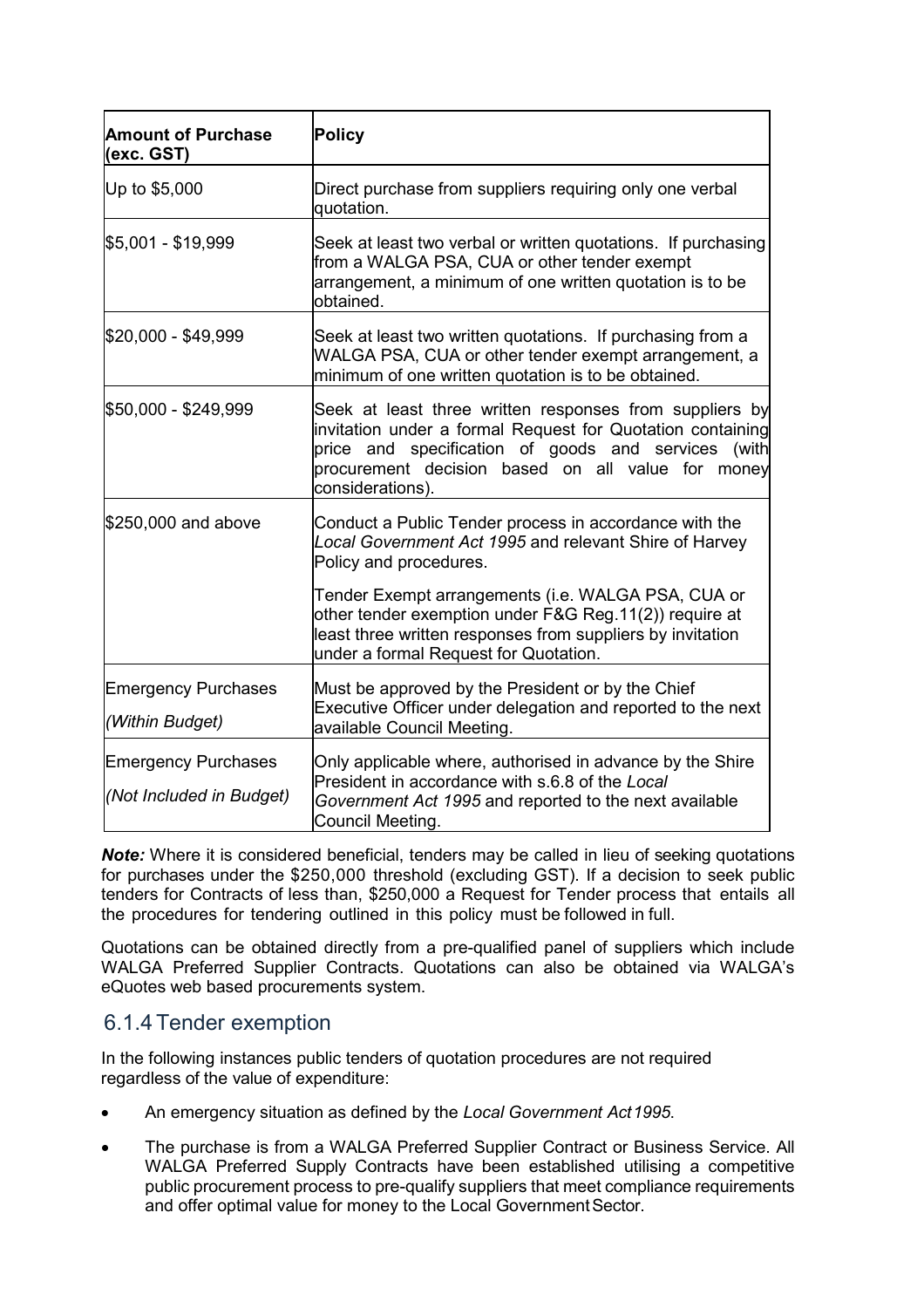- The purchase is for insurance services from Local Government Insurance Services (LGIS).
- The purchase is from a Department of Finance Common Use arrangement, where Local Government use is permitted, a regional Local Government or another Local Government.
- The purchase is under auction which has been authorised by Council.
- The contract is for petrol, oil, or other liquid or gas used for internal combustion engines.
- Any of the other exclusions under Regulation 11 of the Local Government (Functions and General) Regulations 1996 apply.
- Within six months of no tender being accepted.

#### 6.1.5Emergency purchases

Emergency purchases are defined as the supply of goods or services associated with:

- A local emergency and the expenditure is required (within existing budget allocations) to respond to an imminent risk to public safety, or to protect or make safe property or infrastructure assets.
- A local emergency and the expenditure is required (with no relevant available budget allocation) to respond to an imminent risk to public safety, or to protect or make safe property or infrastructure assets in accordance with s.6.8 of the *Local Government Act 1995* and Functions and General Regulation 11(2)(a).
- A State of Emergency declared under the *Emergency Management Act 2005* and therefore, Functions and General Regulations 11(2)(aa), (ja) and (3) apply to vary the application of this policy.

#### 6.1.6 Inviting Tenders though not required to do so

The Shire of Harvey may determine to invite Public Tenders, despite the estimated Purchase Value being less than the \$250,000 prescribed tender threshold, but only where an assessment determines that the purchasing requirement cannot be met through a tender exempt arrangement and the use of a public tender process will enhance; value for money, efficiency, risk mitigation and sustainable procurement benefits.

In such cases, the tender process must comply with the legislative requirements and the Shire of Harvey's tendering procedures [F&G Reg.13].

#### 6.1.7Expressions of interest

Expressions of Interest (EOI) will be considered as a prerequisite to a tender process [F&G Reg.21] where the required supply evidences one or more of the following criteria:

- Unable to sufficiently scope or specify the requirement.
- There is significant variability for how the requirement may be met.
- There is potential for suppliers to offer unique solutions and / or multiple options for how the purchasing requirement may be obtained, specified, created or delivered.
- Subject to a creative element.
- Provides a procurement methodology that allows for the assessment of a significant number of potential tenderers leading to a shortlisting process based on non-price assessment.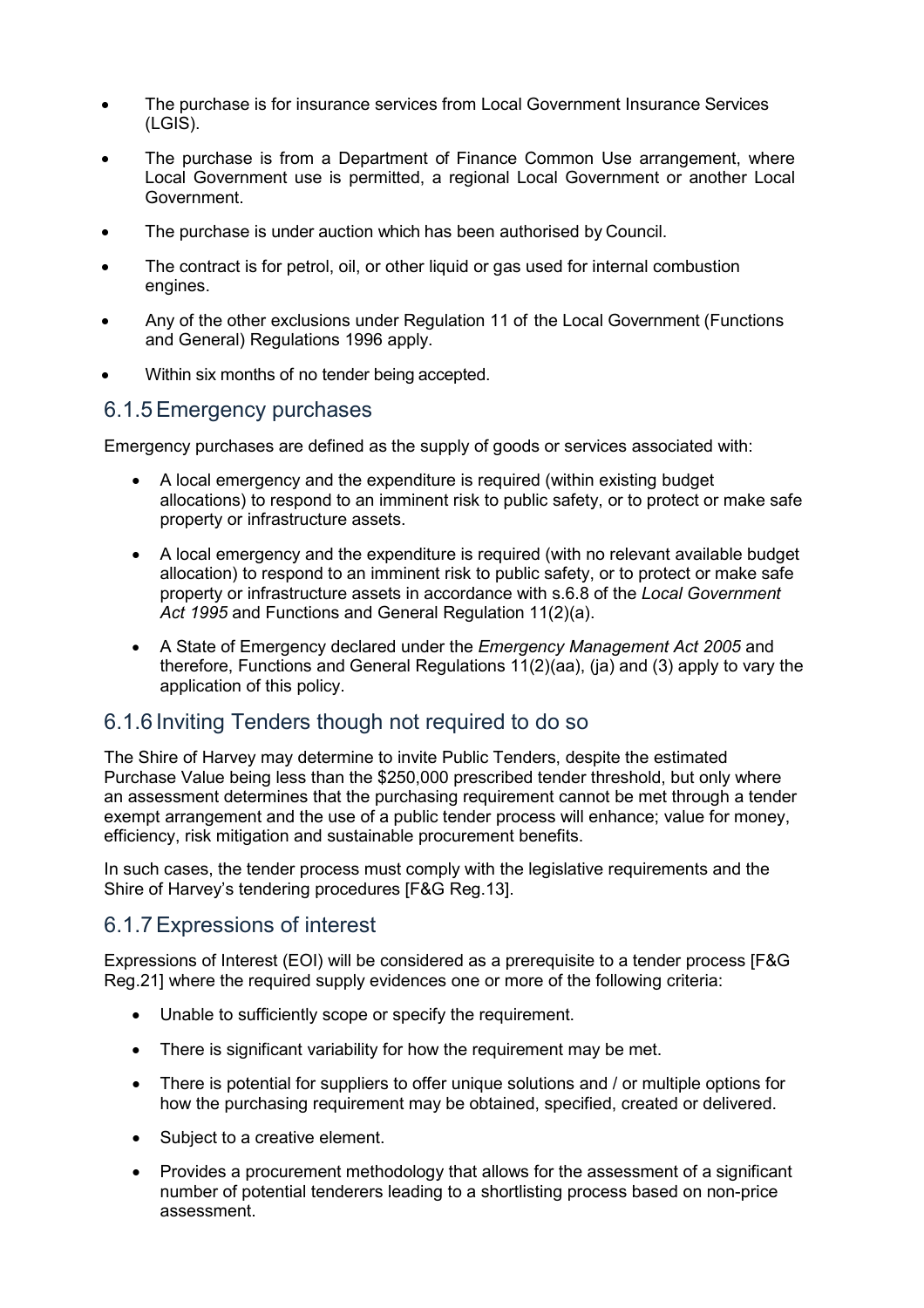All EOI processes will be based upon qualitative and other non-price information only.

# 6.1.8Sole source of supply (monopoly suppliers)

The procurement of goods and/or services available from only one private sector source of supply, (i.e. manufacturer, supplier or agency) is permitted without the need to call competitive quotations provided that there must genuinely be only one source of supply.

Every endeavour to find alternative sources should be made.

#### 6.1.9Anti-Avoidance

The Local Government shall not enter two or more contracts of a similar nature for the purpose of splitting the value of the contracts to take the value of consideration below the level of, \$250,000 thereby avoiding the need to publicly tender.

#### 6.1.10 Contract renewals, extensions and variations

Where a contract has been entered into as the result of a publicly invited tender process, then Functions and General Regulation 21A applies.

For any other contract, the contract must not be varied unless

- The variation is necessary in order for the goods or services to be supplied and does not change the scope of the contract.
- The variation is a renewal or extension of the term of the contract where the extension or renewal options were included in the original contract.

Upon expiry of the original contract, and after any options for renewal or extension included in the original contract have been exercised, the Shire of Harvey is required to review the purchasing requirements and commence a new competitive purchasing process in accordance with this Policy.

# 7. Sustainable procurement

The Shire of Harvey is committed to implementing sustainable procurement by providing a preference to suppliers that demonstrate sustainable business practices (social advancement, environmental protection and local economic benefits).

The Shire of Harvey will apply Sustainable Procurement criteria as part of the value for money assessment to ensure that wherever possible our suppliers demonstrate outcomes which contribute to improved environmental, social and local economic outcomes.

Sustainable Procurement can be demonstrated as being internally focussed (i.e. operational environmental efficiencies or employment opportunities and benefits relating to special needs), or externally focussed (i.e. initiatives such as corporate philanthropy).

Requests for Quotation and Tenders will include a request for Suppliers to provide information regarding their sustainable practices and/or demonstrate that their product or service offers enhanced sustainable benefits.

#### 7.1 Local economic benefit

The Shire of Harvey promotes economic development through the encouragement of competitive participation in the delivery of goods and services by local suppliers permanently located within its District first, and secondly, those permanently located within its broader region. As much as practicable, the Shire of Harvey will:

• consider buying practices, procedures and specifications that encourage the inclusion of local businesses and the employment of local residents.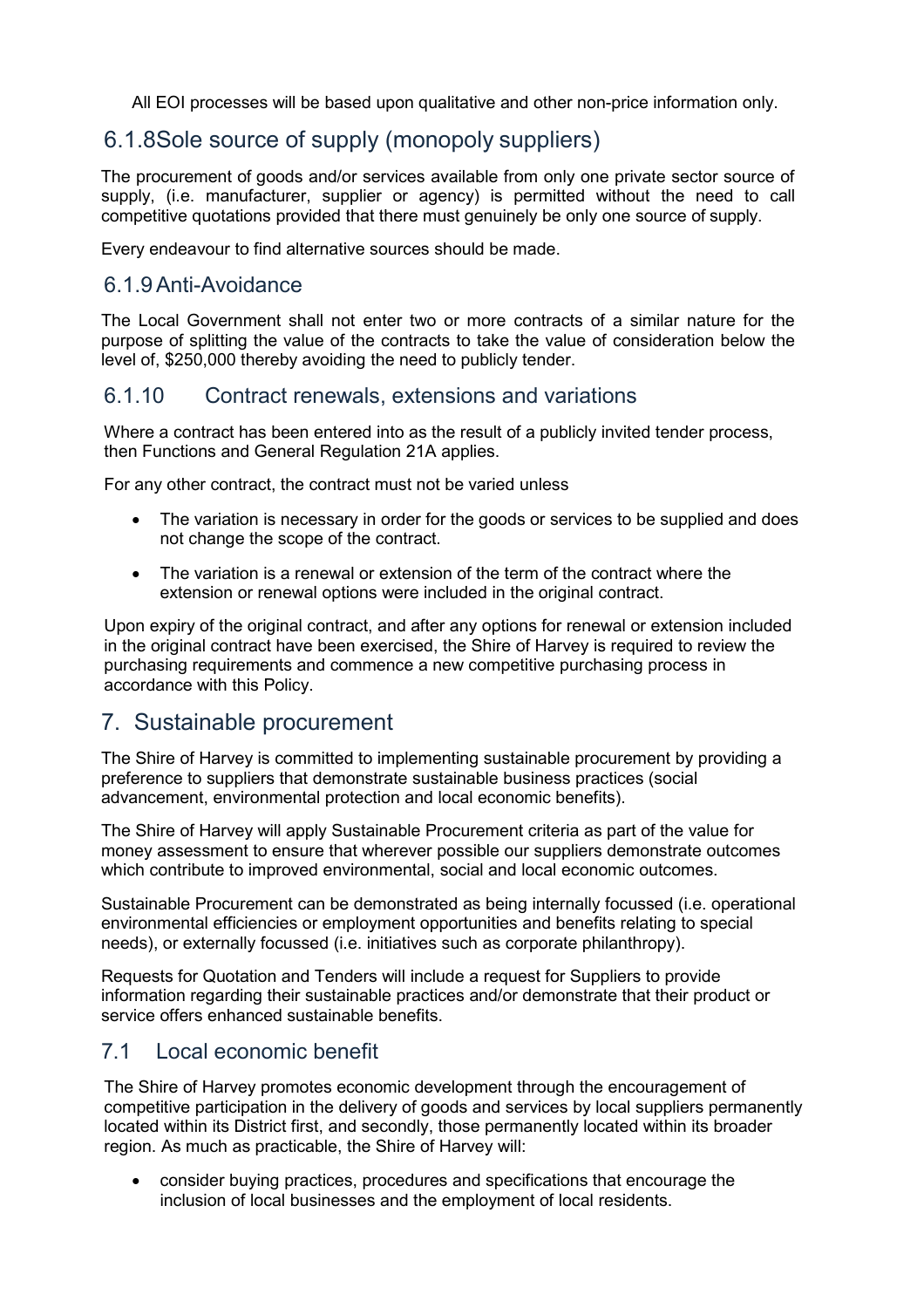- consider indirect benefits that have flow on benefits for local suppliers (i.e. servicing and support).
- ensure that procurement plans, and analysis is undertaken prior to develop Requests to understand local business capability and local content availability where components of goods or services may be sourced from within the District for inclusion in selection criteria.
- explore the capability of local businesses to meet requirements and ensure that Requests for Quotation and Tenders are designed to accommodate the capabilities of local businesses.
- avoid bias in the design and specifications for Requests for Quotation and Tenders all Requests must be structured to encourage local businesses to bid.
- consider the adoption of Key Performance Indicators (KPIs) within contractual documentation that require successful Contractors to increase the number of employees from the District first.
- provide adequate and consistent information to local suppliers.

To this extent, a weighted qualitative criterion will be included in the selection criteria for Requests for Quotation and Tenders where suppliers are located within the boundaries of the Shire of Harvey, or substantially demonstrate a benefit or contribution to the local economy.

#### 7.2 Socially sustainable procurement

The Shire of Harvey will support the purchasing of requirements from socially sustainable suppliers such as Australian Disability Enterprises and Aboriginal businesses wherever a value for money assessment demonstrates benefit towards achieving the Shire of Harvey's strategic and operational objectives.

A qualitative weighting will be used in the evaluation of Requests for Quotes and Tenders to provide advantages to socially sustainable suppliers in instances where the below tender exemptions are not exercised.

#### 7.2.1Aboriginal businesses

Functions and General Regulation 11(2)(h) provides a tender exemption if the goods or services are supplied by a person on the Aboriginal Business Directory WA published by the Chamber of Commerce and Industry of Western Australia, or Australian Indigenous Minority Supplier Office Limited (trading as Supply Nation), where the consideration under contract is \$250,000 or less, or worth \$250,000 or less.

The Shire of Harvey will first consider undertaking a quotation process with other suppliers (which may include other registered Aboriginal Businesses as noted in F&G Reg.11(2)(h)) to determine overall value for money for the Shire of Harvey.

Where the Shire of Harvey makes a determination to contract directly with an Aboriginal Business for any amount up to and including \$250,000 (ex GST), it must be satisfied through alternative means that the offer truly represents value for money.

If the contract value exceeds \$50,000 (ex GST), a formal Request for Quotation will be issued to the relevant Aboriginal business. The rationale for making the purchasing decision must be recorded in accordance with the Shire of Harvey's Record Keeping Plan.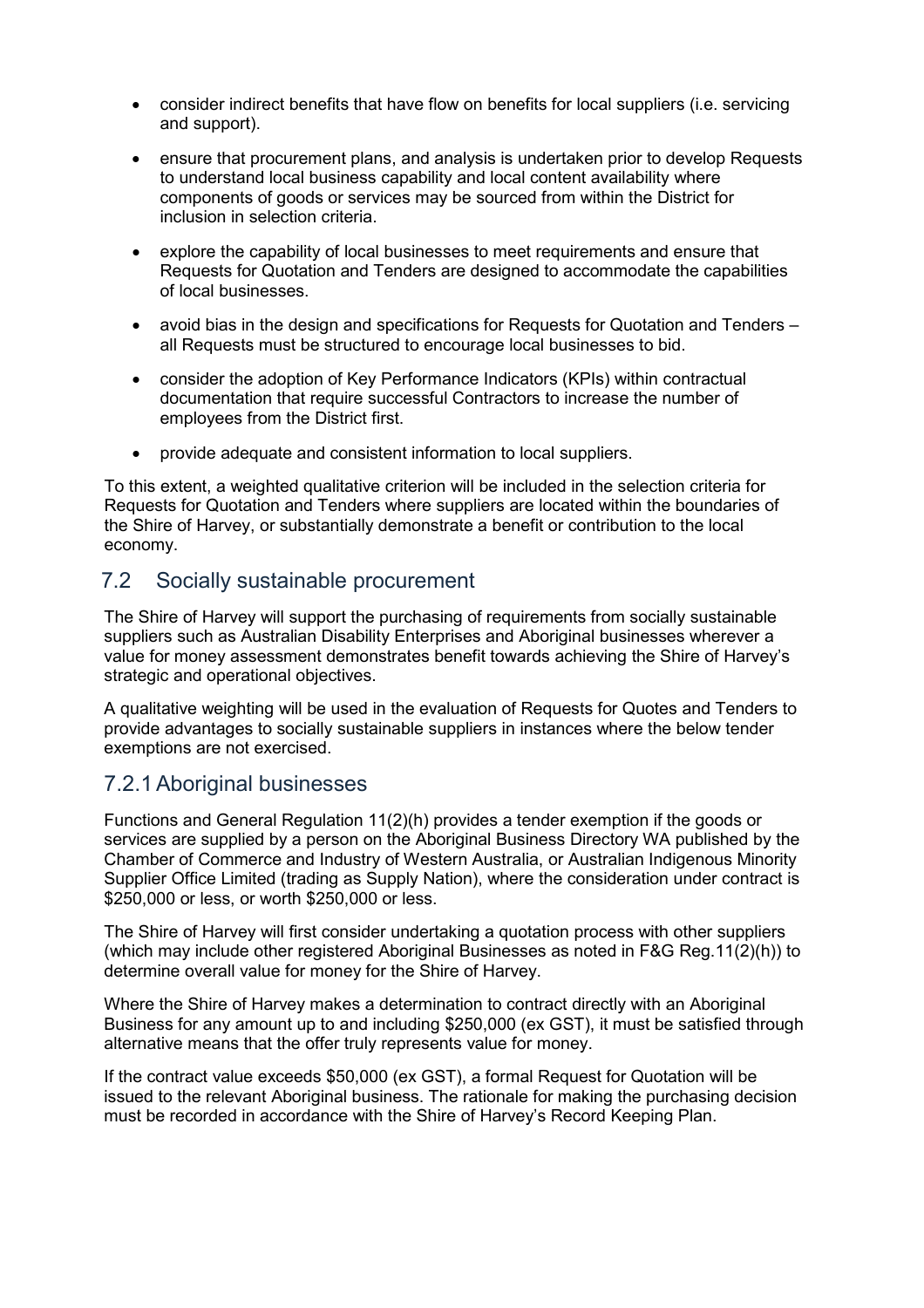# 7.2.2Australian Disability Enterprises

Functions and General Regulation 11(2)(i) provides a tender exemption if the goods or services are supplied by an Australian Disability Enterprise.

The Shire of Harvey will first consider undertaking a quotation process with other suppliers (which may include other Australian Disability Enterprises) to determine overall value for money for the Shire of Harvey.

Where the Shire of Harvey makes a determination to contract directly with an Australian Disability Enterprise for any amount, including an amount over the Tender threshold of \$250,000 (ex GST), it must be satisfied through alternative means that the offer truly represents value for money.

If the contract value exceeds \$50,000 (ex GST), a formal Request for Quotation will be issued to the relevant Aboriginal business. The rationale for making the purchasing decision must be recorded in accordance with the Shire of Harvey's Record Keeping Plan.

#### 7.3 Environmentally sustainable procurement

The Shire of Harvey will support the purchasing of recycled and environmentally sustainable products whenever a value for money assessment demonstrates benefit toward achieving the Shire of Harvey's strategic and operational objectives.

Qualitative weighted selection criteria will be used in the evaluation of Requests for Quote and Tenders to provide advantages to suppliers which:

- demonstrate policies and practices that have been implemented by the business as part of its operations.
- generate less waste material by reviewing how supplies, materials and equipment are manufactured, purchased, packaged, delivered, used, and disposed.
- encourage waste prevention, recycling, market development and use of recycled/recyclable materials.

# 8. Record keeping

All Local Government purchasing activity, communications and transactions must be evidenced and retained as local government records in accordance with the *State Records Act 2000* and the Shire of Harvey's Record Keeping Plan.

In addition, the Shire of Harvey must consider and will include in each contract for the provision of works or services, the contractor's obligations for creating, maintaining and where necessary the transferral of records to the Shire of Harvey relevant to the performance of the contract.

# 9. Purchasing Policy non-compliance

The Purchasing Policy is mandated under the *Local Government Act 1995* and Regulation 11A of the Local Government (Functions and General) Regulations 1996 and therefore the policy forms part of the legislative framework in which the Local Government is required to conduct business.

Where legislative or policy compliance is not reasonably able to be achieved, records must evidence the rationale and decision making processes that substantiate the non-compliance.

Purchasing activities are subject to internal and external financial and performance audits, which examine compliance with legislative requirements and the Shire of Harvey's policies and procedures.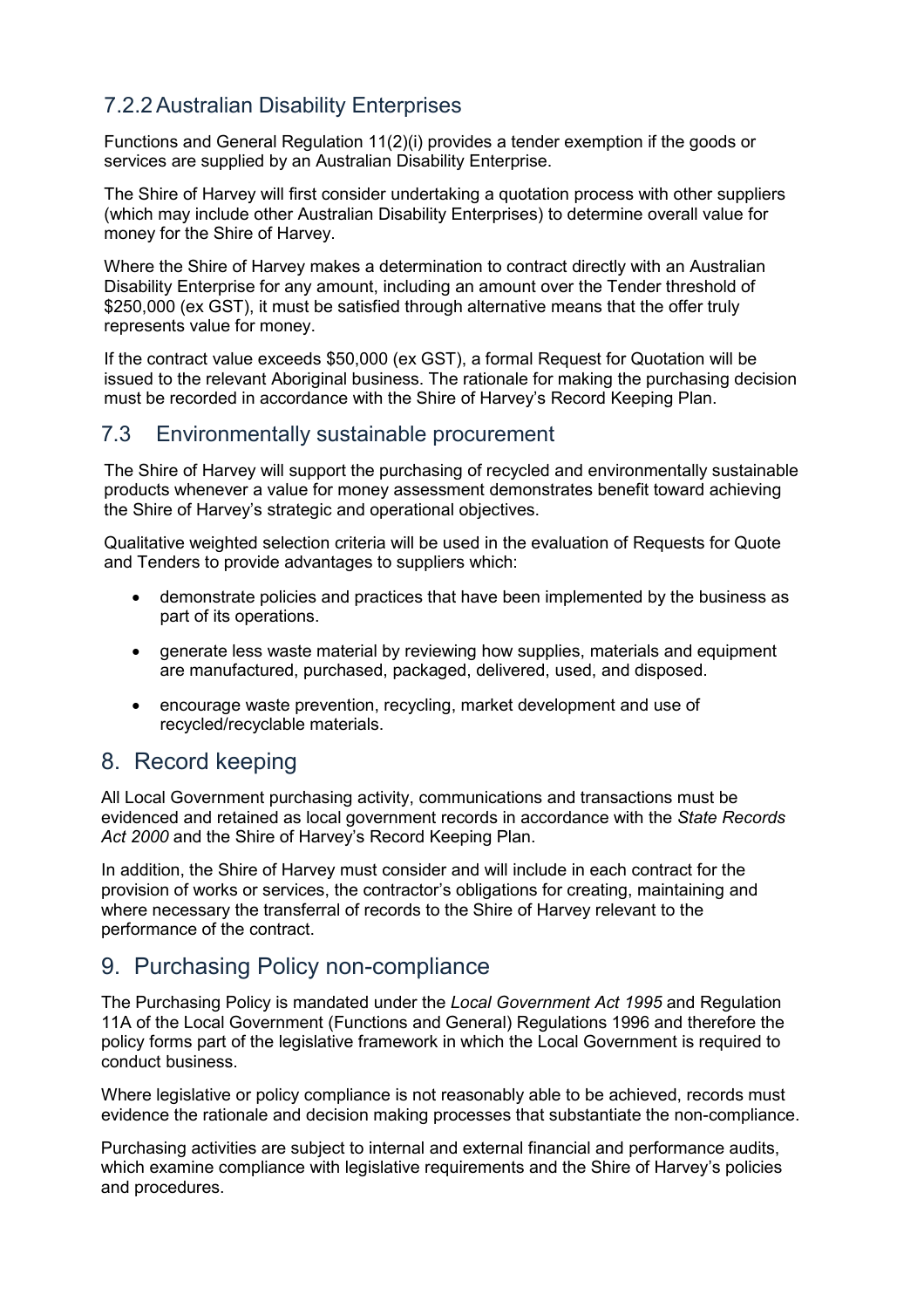If non-compliance with; legislation, this Purchasing Policy or the Code of Conduct, is identified it must be reported to the Chief Executive officer or the Director Corporate Services.

A failure to comply with legislation or policy requirements, including compliance with the Code of Conduct when undertaking purchasing activities, may be subject to investigation, with findings to be considered in context of the responsible person's training, experience, seniority and reasonable expectations for performance of their role.

Where a breach is substantiated it may be treated as:

- an opportunity for additional training to be provided;
- a disciplinary matter, which may or may not be subject to reporting requirements under the *Public Sector Management Act 1994*; or
- where the beach is also identified as potentially serious misconduct, the matter will be reported in accordance with the *Corruption, Crime and Misconduct Act 2003*.

#### 10.Strategic objective

The policy aligns to the following strategic objective:



A representative leadership that is future thinking, transparent and accountable.

# 11.Definitions

**Tender** A formal, structured invitation to suppliers to submit a bid to supply products or services.

# 12.Legislation

- *Local Government Act 1995* s.2.7(2)(a) and (b) and s.6.5(a)
- *Local Government (Financial Management) Regulations 1996* s.11(1)(a).
- *Local Government (Functions and General) Regulations 1996* (as Amended/Reviewed in March 2007)

#### 13.Related documents

- Former Council Policy Number 11.18
- Delegation 1.2.2 Tenders for goods and services
- Delegation 1.1.30 Renewal or extension of contracts during a State of Emergency
- Delegation 1.1.31 Procurement of goods or services required to address a State of **Emergency**

| Responsible officer | <b>Director Corporate Services</b> |
|---------------------|------------------------------------|
| Responsible team    | Finance                            |
| Responsible area    | Corporate                          |